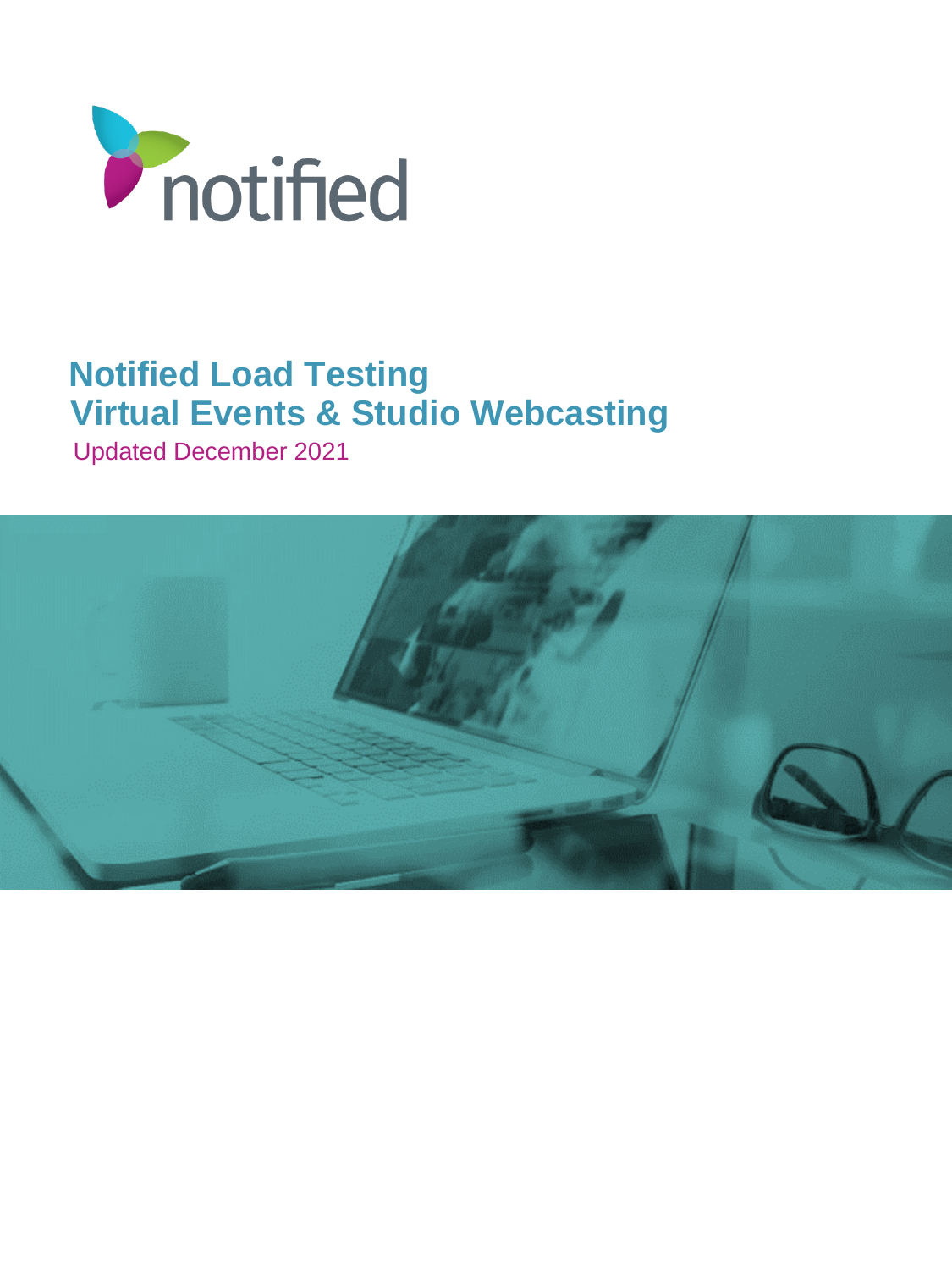# **Platform Scalability**

Notified is committed to providing engaging, compelling experiences that can scale to a high volume of concurrent users. As part of this commitment, our load testing regimen is done throughout the year.

Annually, we conduct a high-level volume test on the platform that ensures our ability to accommodate over 200,000 concurrent users across the platform. In addition, we perform periodic load tests focused on specific platform functionality.

#### **Recent Examples Include Load Tests For:**

- Registrations
- Platform logins
- Video Webcast views
- Event notifications
- Document downloads
- Video Portals
- APIs

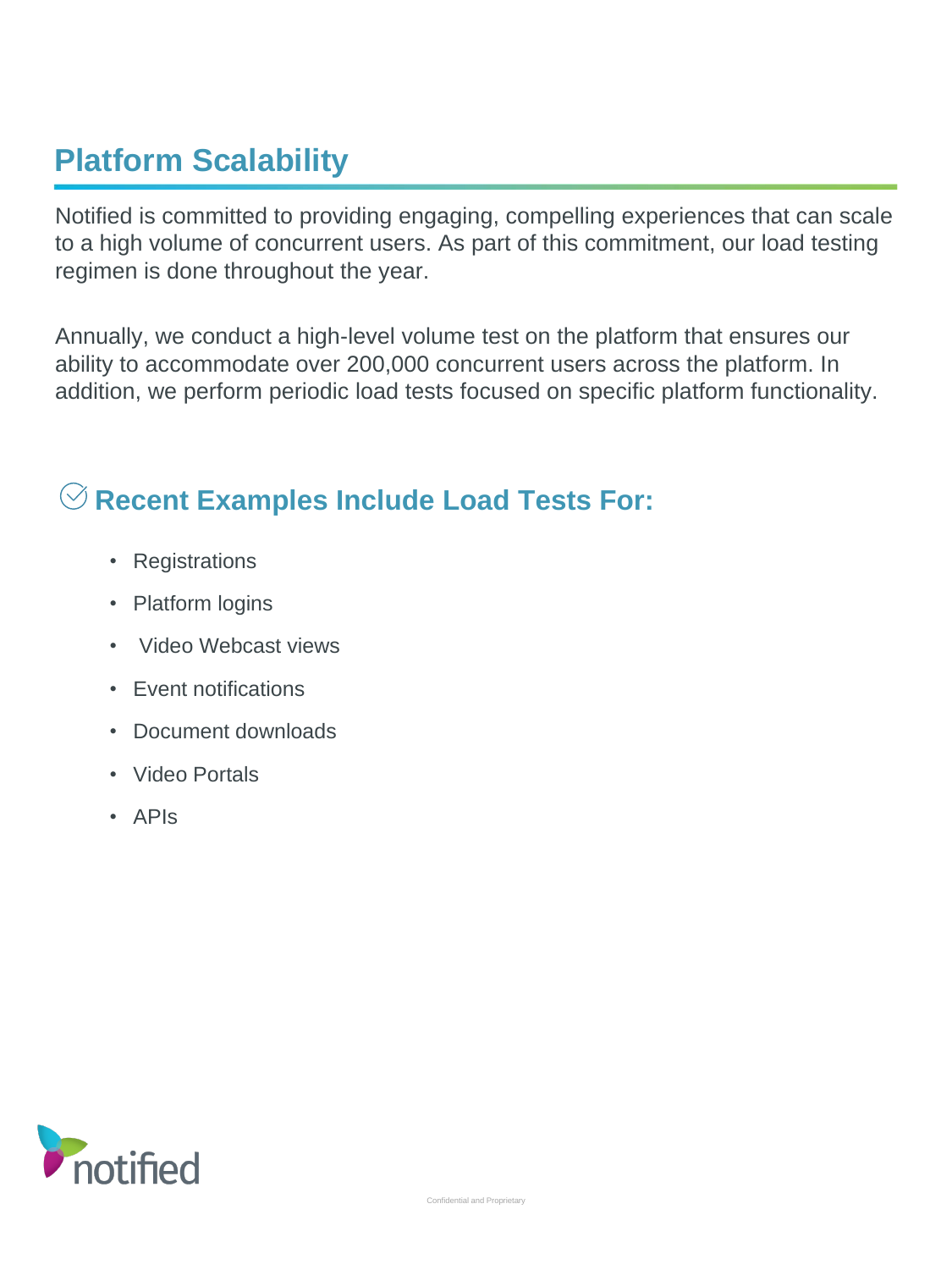### **Methodology**

Load testing is much more than simulating a high volume of viewers, because our platform provides a wide range of interaction for users of Notified Studio Webcasts and Virtual Events. In order for the results of a load test to be valuable, we simulate real-world conditions and a variety of different interactions. The simulated user load is distributed globally to better represent a live event audience, and every load test includes human viewers to observe and verify platform responsiveness.

**A Notified load test includes:** Notified Studio Video Webcasts at various bitrates up to 1080p, large volumes of concurrent viewers in a single Webcast, rapid login activity, test chat bots, in-event announcements, booth visits, badge rewards, surveys and exit action from a webcast. These represent the frequently used functions that place the greatest demand on a platform.

#### **Notified's criteria for deeming a load test successful includes the following:**

- Standalone Notified Studio Webcasts must achieve a minimum of 250 logins per second.
- Virtual Events & Video Portals must achieve a minimum of 150 logins per second.
- The registration system must process a minimum of 250 registrants per second.
- Average response time for a page load must be less than 2.5 seconds.
- Group chats must be able to sustain a minimum of 20 chats per minute, distributed to all participants upon entry.
- Notified's Virtual Events and Studio Webcasts must support up to a minimum of 200,000 concurrent participants across the platform.

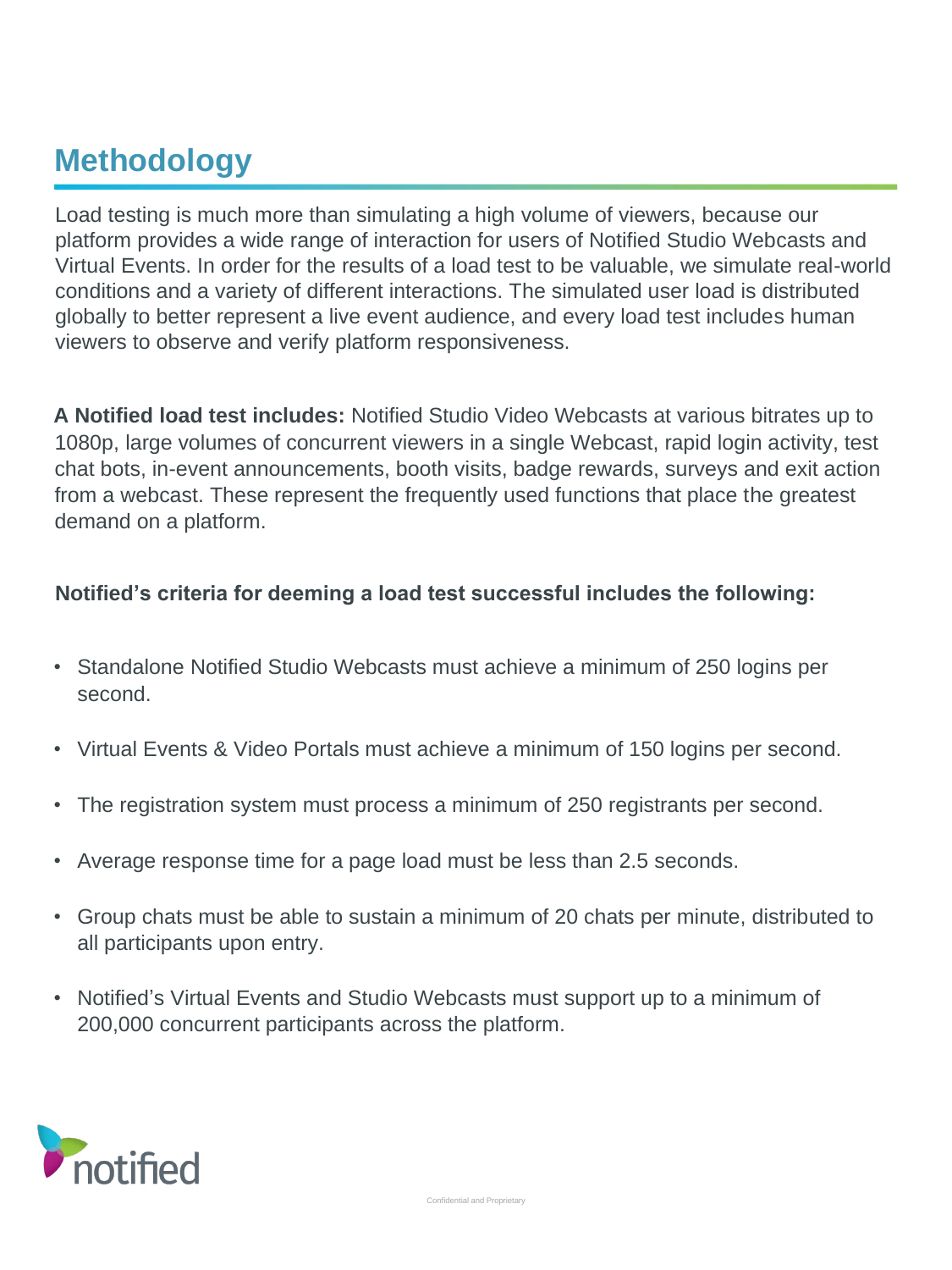# **Technology**

Notified uses the NeoLoad load testing tool, which supports the WebRTC and WebSockets connectivity required for testing Notified Studio. Amazon Web Services load generators simulate globally-dispersed virtual users, and the load generators are integrated with NeoLoad.

Platform scalability is made possible by delivering content through Akamai and Azure content delivery networks.

#### **Attendee Viewing Access**

To simulate a globally dispersed audience, load generators create multiple virtual users in the following regions:

- USA Full region coverage
- Canada Toronto, Montreal
- Mexico Mexico City
- Europe United Kingdom, France, Germany, Italy, Netherlands
- Asia-Pacific Taiwan, India, South Korea, Singapore, Australia
- South America Brazil

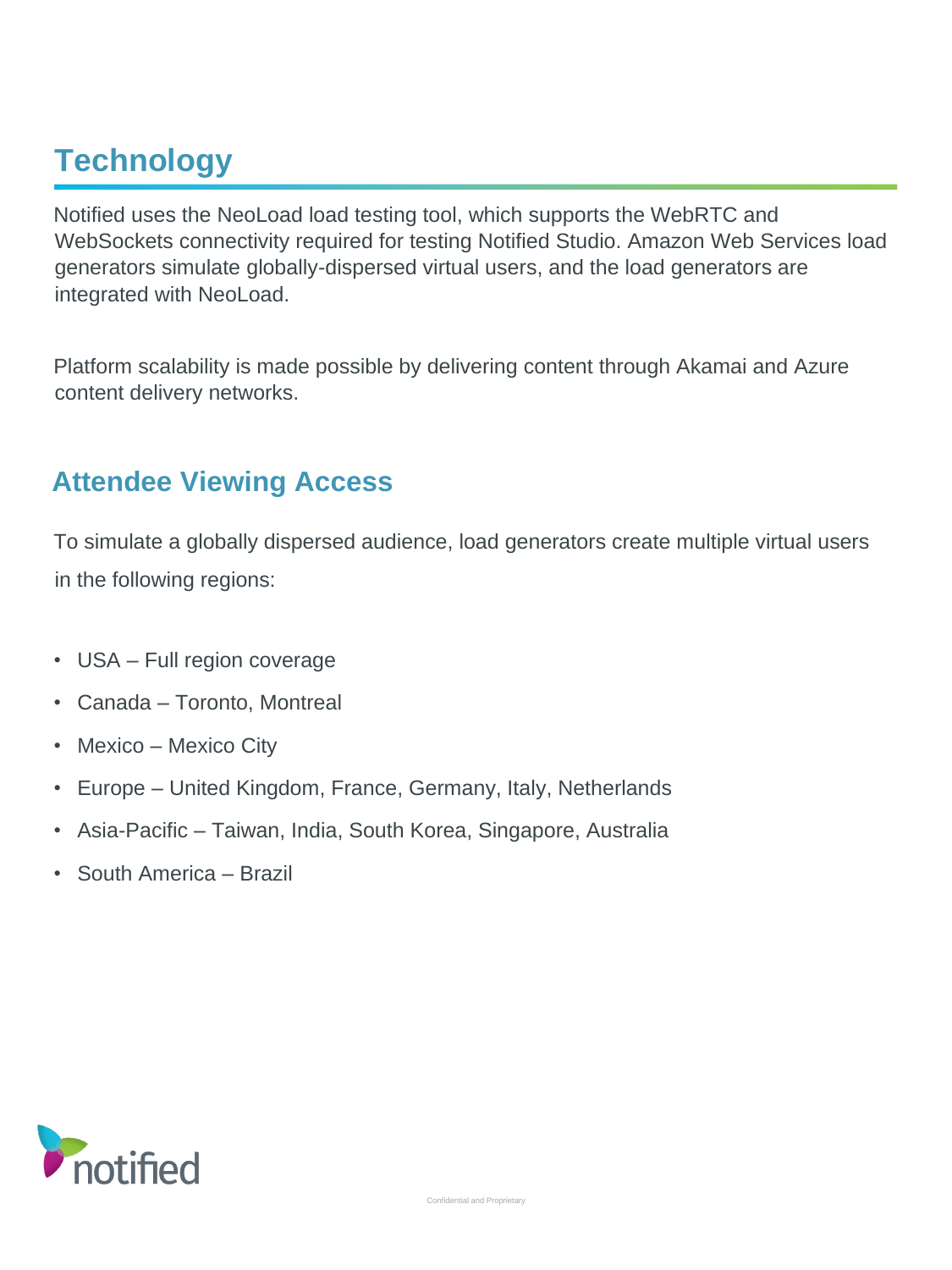### **Results**

Our most recent bi-annual load test was conducted in December 2021. We successfully confirmed the platform's ability to service 225,000 concurrent users.



- 225,000 concurrent users in a single Notified Studio Video Webcast.
- 250 user logins per second or 15,000 per minute. Burst rate upwards 350 logins per second can be supported.
- **Results:** Less than 1 second average platform response time.



- 225,000 concurrent users spread across multiple Notified Studio Video Webcasts, Virtual Events, and Video Portals
- 150 user logins per second or 9,000 per minute averaged across the products.
- **Results:** 1 second average platform response time.

#### **Additional Results**

- Awarded over 75,000 achievement badges
- Tracked over 253,000 sponsor/virtual space visits
- Selected over 17,000 documents and links
- Generated and distributed over 168,000 announcements
- Over 53,000 of the attendees responded to the exit action survey